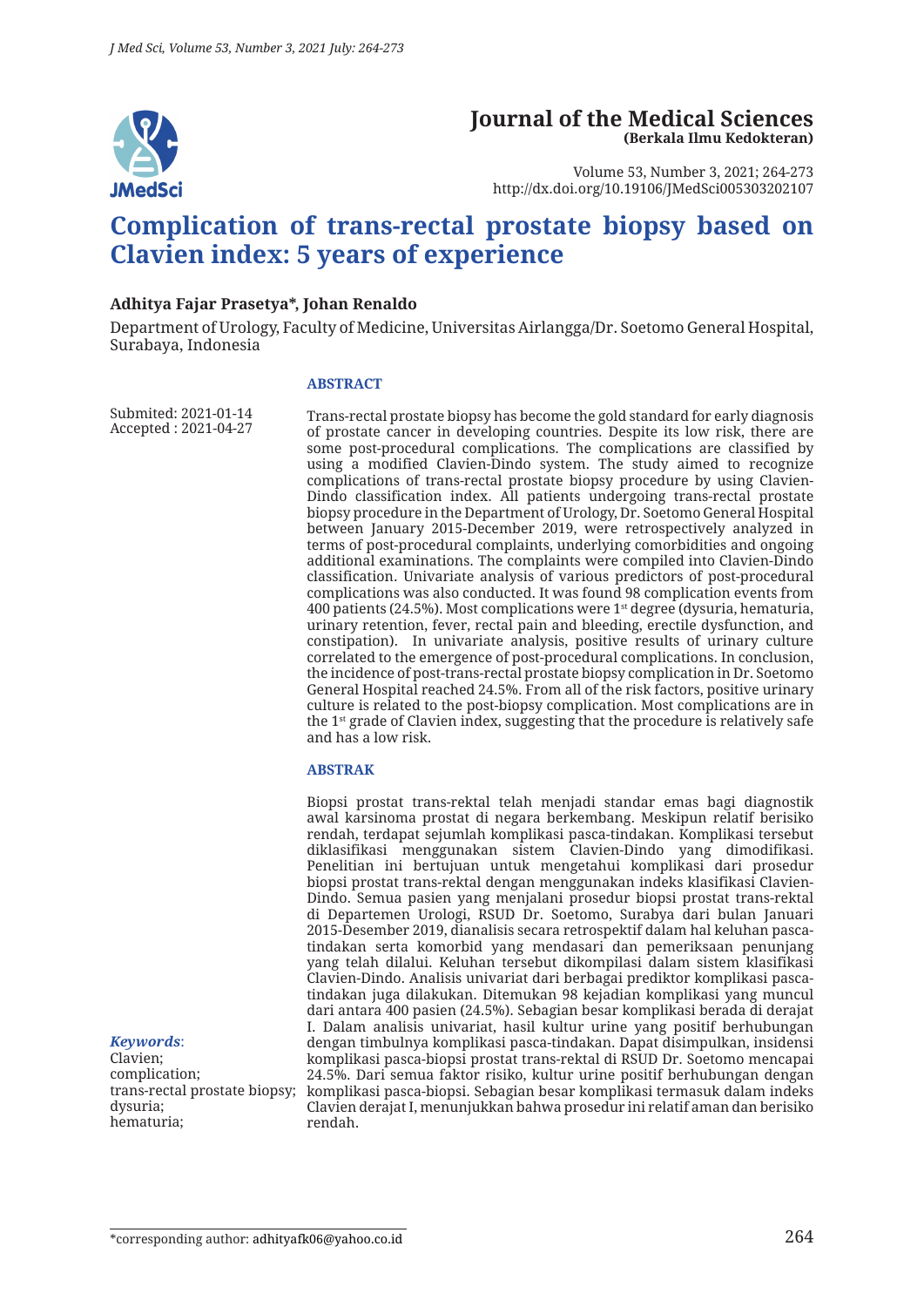## **INTRODUCTION**

Trans-rectal ultrasound (TRUS) of the prostate is a sonographic imaging procedure mostly carry out by urologists.1 This procedure is often followed by prostate biopsy, which has become the standard procedure since 1989.<sup>2</sup> It is mostly conducted due to specific clinical indication, either increasing prostate specific antigen (PSA) level or abnormal finding on rectal toucher.1 Sextant biopsy hasn't been considered adequate. At least 8 systematic biopsies are recommended in prostates measuring ± 30 cc. In larger prostates, 10-12 core biopsies are recommended.3

Although being considered relatively safe out-patient procedure, the incidence of post-biopsy complications is attached to the procedure itself.<sup>4</sup> Potential complications on trans-rectal prostate biopsy include hematospermia (6.5-74.4%), hematuria (<14.5%), and rectal bleeding (2.2%).5 There have been historical concerns about performing trans-rectal prostate biopsy for patients on anticoagulation/antiplatelet therapy due to its bleeding complications. However, Raheem *et al.*<sup>6</sup> reported that there was no statistical difference in rectal bleeding event between treatment (with anti-coagulation/anti-platelet therapy) and control groups (without anti-coagulation/anti-platelet therapy), suggesting the safety of continuation of anti-coagulant/anti-platelet treatment before trans-rectal prostate biopsy.

Other post-biopsy complications are infection (6.6%), severe rectal bleeding (1%), urinary obstruction (<4.6%), acute bacterial prostatitis, and urosepsis  $(0.3\%)$ .<sup>5</sup>

Due to the lack of a uniform reporting system, there is a considerable inconsistency from the available data. Terms like major and minor complications have been used, but not standardized, which causes difficulties in comparison of complications. The absence of consensus in grouping and inhomogeneity within reporting system has added the obstacles.7 To resolve the problems, Clavien *et al.*<sup>8</sup> proposed a classification of surgical complications based on experience and analysis from 650 patients who underwent cholecystectomy.8 In 2004, Dindo *et al*. 9 improved the classification system, and the so-called Clavien-Dindo classification system has been standardized for the registration of surgical complications since then.<sup>10</sup> This system is composed of 5 grades and the suffix "d" (for "disability") is used to denote any post-operative impairment,<sup>11</sup> as seen in TABLE 1. The stratification of this system depends on the severity of the complication and the invasiveness of the required intervention. Although not being designed for urologic surgery, the application of Clavien-Dindo system has been validated, and it has been proven to be simple, reproducible, and applicable in urologic field.1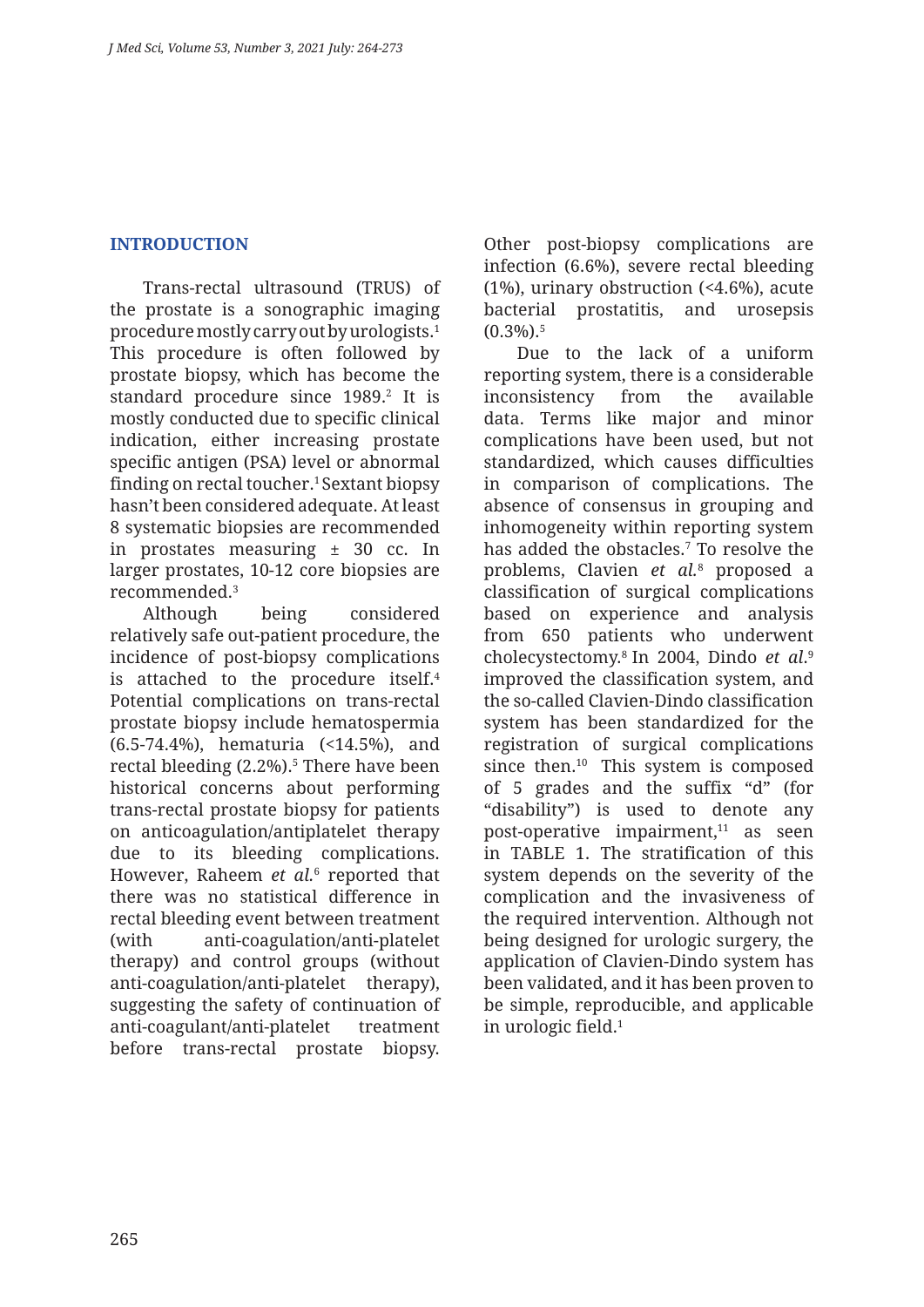| Grade                 | Definitions                                                                                                                                                                                                                                                                                                                          |
|-----------------------|--------------------------------------------------------------------------------------------------------------------------------------------------------------------------------------------------------------------------------------------------------------------------------------------------------------------------------------|
|                       | Any deviation from the normal postoperative course without the need for<br>pharmacologic treatment or surgical, endoscopic, or radiologic intervention.<br>Allowed therapeutic regimens include anti-emetics, antipyretics, analgesics,<br>diuretics, and so on. This grade also includes wound infections opened at the<br>bedside. |
| H                     | Requiring pharmacologic treatment with medications/pharmacologic<br>interventions other than those allowed for grade I complications.<br>Blood transfusions and total parenteral nutrition are also included.                                                                                                                        |
| Ш                     | Requiring surgical, endoscopic, or radiologic intervention.                                                                                                                                                                                                                                                                          |
| IIIa                  | Intervention not under general anesthesia.                                                                                                                                                                                                                                                                                           |
| <b>IIIb</b>           | Intervention under general anesthesia.                                                                                                                                                                                                                                                                                               |
| IV                    | Life-threatening complications (including central nervous system [CNS]<br>complications) requiring intermediate care/intensive care unit management.                                                                                                                                                                                 |
| IVa                   | Single organ dysfunction (including dialysis).                                                                                                                                                                                                                                                                                       |
| <b>IV<sub>b</sub></b> | Multi-organ dysfunction.                                                                                                                                                                                                                                                                                                             |
| $\mathbf{V}$          | Death of a patient.                                                                                                                                                                                                                                                                                                                  |
|                       |                                                                                                                                                                                                                                                                                                                                      |

| TABLE 1. Clavien-Dindo classification of complications <sup>12</sup> |  |  |  |  |
|----------------------------------------------------------------------|--|--|--|--|
|----------------------------------------------------------------------|--|--|--|--|

Brain hemorrhage, ischemic stroke, subarachnoid bleeding. This excludes transient ischemic attacks (TIAs).

The purpose of this study is to recognize complications of trans-rectal prostate biopsy procedure by using Clavien-Dindo classification index. A retrospective study was conducted by means of medical records of all patients who underwent trans-rectal prostate biopsy in our institution between January 2015-December 2019. Before collecting data from medical records, we ensured if all medical records have attached informed consent to extract data for scientific purposes. By reviewing all medical records, we sought to identify patients' demographic and prostate biopsy variables associated with postbiopsy complications.

### **MATERIALS AND METHODS**

### **Design and subjects**

The study was conducted retrospectively with analytic descriptive design. The data of 400 patients diagnosed with benign prostate hyperplasia or suspicious prostate cancer who underwent trans-rectal prostate biopsy between January 2015 to December 2019 in the Urogenital Invasive Unit of Dr. Soetomo General Hospital, Surabaya, Indonesia were analyzed. The protocol of study has received approval from the Ethical Committee for Medical Research in Dr. Soetomo General Hospital (number of certificate 1856/109/XII/2019).

# **Protocol of study**

We ensured if all medical records have attached informed consent to extract data for scientific purposes. The data collection was conducted by obtaining all patients' register numbers, then tracing in register books and printed or electronic medical records. We therefore recorded the patients' identities, such as age, comorbidity, PSA value, average prostate volume, urinary culture, pathological results, post-procedural symptoms. We also looked for pathological results from the Anatomical Pathology Department, urinary culture from the Clinical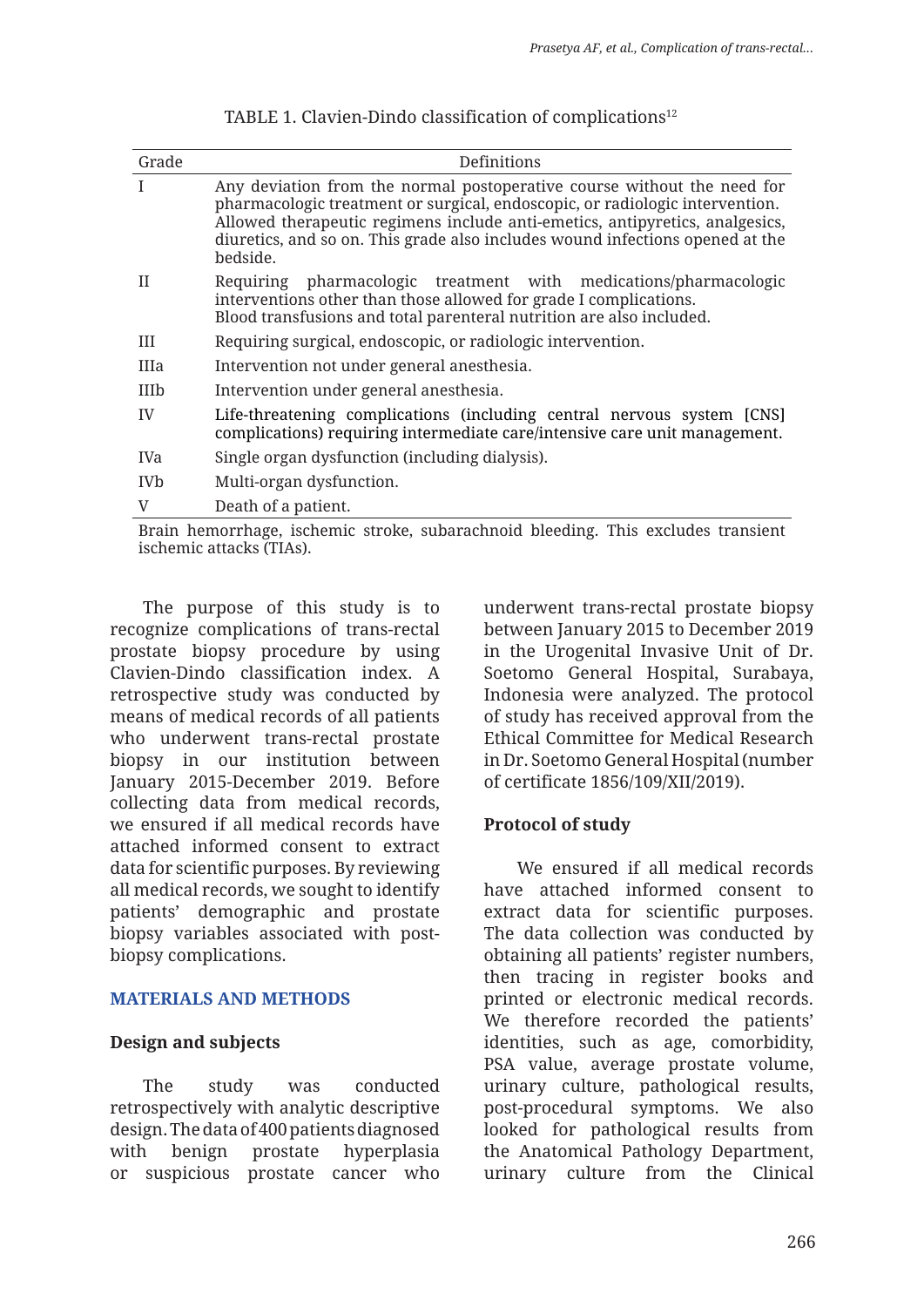Microbiology Department, and PSA value from Clinical Pathology Department. The inclusion criteria were all patients who underwent trans-rectal prostate biopsy in our institution between 2015 to 2019, regardless of pre-biopsy diagnosis and PA result, and the biopsy had to be done in, at least, 10 sites in the prostate. Patients were excluded from this research if the procedure of prostate biopsy was performed from other approaches, for example trans-perineal or trans-urethral prostate biopsy, and less than 10 sites in the prostate (eg. sextant-core biopsy).

### **Statistical analysis**

| The data                         | were | descriptively |
|----------------------------------|------|---------------|
| analyzed. The complications were |      |               |

graded according to the Clavien-Dindo classification system. The system is highly recommended due to its simplicity and comprehensive nature, after which the data were presented in graphics. The factors which led to post-procedural complications were analyzed by means of univariate analysis and chi-square test by utilizing SPSS 18.0 software.

## **RESULTS**

Descriptive data of trans-rectal prostate biopsy patients is presented in TABLE 2. Overall, there are 312 patients (78%) who underwent 10-core biopsy and the remaining 88 (22%) underwent 11 and 12-core biopsy due to hypoechoic area in the ultrasonography screen.

TABLE 2. Descriptive data on patients who underwent trans-rectal prostate biopsy.

| Variable                          | Total patients    |
|-----------------------------------|-------------------|
| Age (mean ± SD year)              | $65.18 + 7.78$    |
| Mean PSA value (ng/mL)            | $119.69 + 492.29$ |
| Mean prostate volume (mL)         | $50.02 \pm 26.81$ |
| Mean PSA density (ng/mL)          | $3.04 \pm 14.17$  |
| Urinary culture [n (%)]           |                   |
| • Positive                        | 197 (49.25)       |
| • Negative                        | 203 (50.75)       |
| Total core biopsy [n (%)]         |                   |
| $\bullet$ 10 core                 | 312 (78.00)       |
| $\cdot$ 11 core                   | 84 (21.00)        |
| $\bullet$ 12 core                 | 4(1.00)           |
| PA results [n (%)]                |                   |
| • BPH/no malignancy               | 272 (68.00)       |
| $\bullet$ PIN                     | 4(1.00)           |
| $\bullet$ Prostate adenocarcinoma | 105 (26.25)       |
| $\cdot$ TCC                       | 5(1.25)           |
| $\cdot$ SCC                       | 1(0.25)           |
| • Prostatitis (acute and chronic) | 10 (2.50)         |
| • Tuberculous prostatitis         | 3(0.75)           |

PSA: prostate specific antigen; SD: standard of deviation; PIN: prostate intra-epithelial neoplasia; TCC: transitional cell carcinoma; SCC: squamous cell carcinoma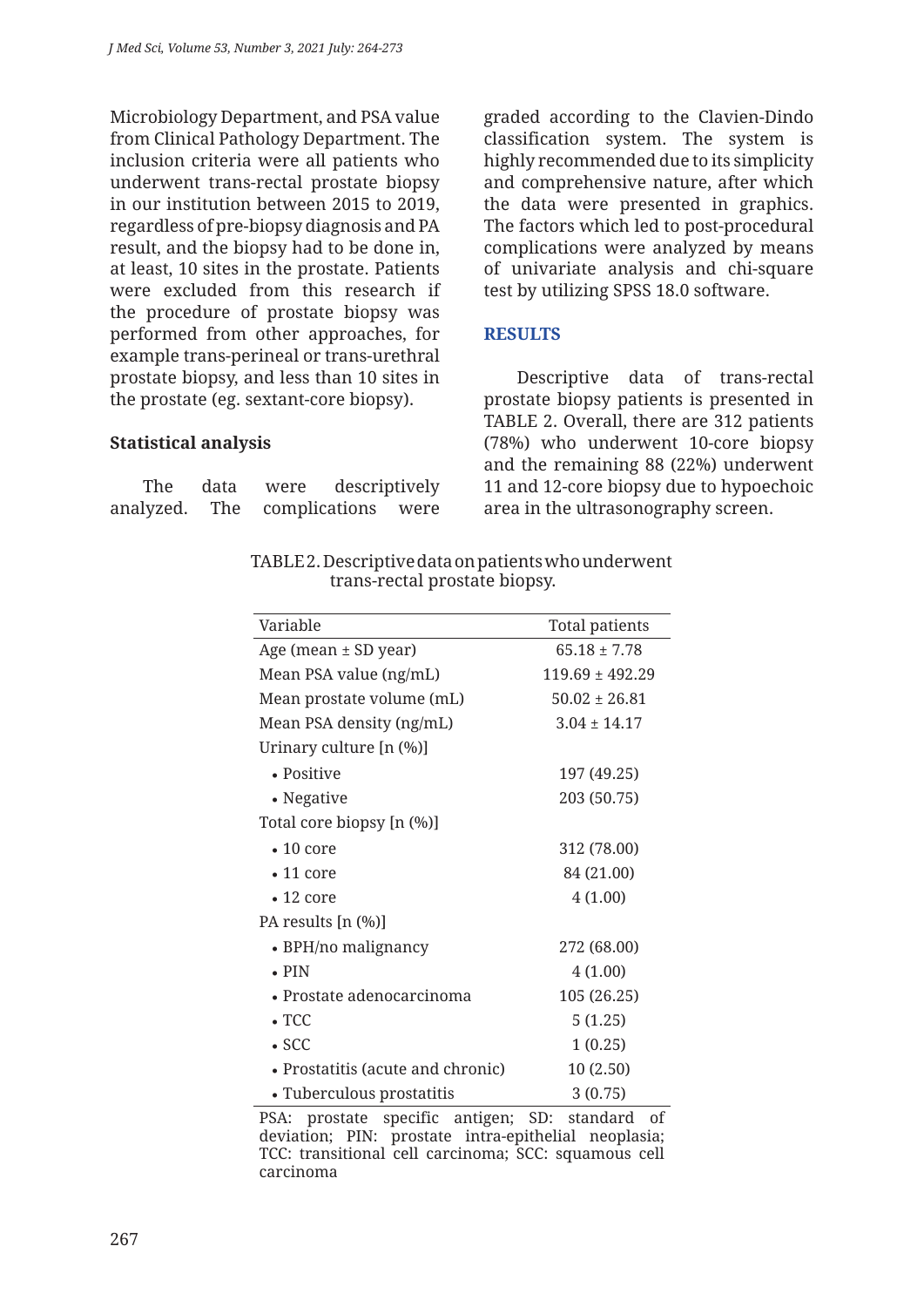TABLE 3 shows post-procedural complications classified according to modified Clavien-Dindo classification. Overall, there are 98 complication events of 400 patients (24.5%), divided in 5 grades (I, II, IIIa, IIIb, and IV). It could be seen from TABLE 3 that most complications are in the  $1<sup>st</sup>$  grade (82) complications (20.5%)).

| Grade of complications                                                           | Total<br>complications |  |  |  |
|----------------------------------------------------------------------------------|------------------------|--|--|--|
| Grade I [n $(\%)$ ]                                                              | 82 (20.50)             |  |  |  |
| $\bullet$ Fever                                                                  | 10(2.50)               |  |  |  |
| • Rectal pain                                                                    | 9(2.25)                |  |  |  |
| • Dysuria                                                                        | 26 (6.50)              |  |  |  |
| • Rectal bleeding                                                                | 3(0.75)                |  |  |  |
| • Constipation                                                                   | 1(0.25)                |  |  |  |
| • Urinary retention                                                              | 11 (2.75)              |  |  |  |
| $\cdot$ ED                                                                       | 2(0.50)                |  |  |  |
| • Hematuria                                                                      | 20 (5.00)              |  |  |  |
| Grade II [n (%)]                                                                 | 13 (3.25)              |  |  |  |
| $\bullet$ UTI                                                                    | 10 (2.50)              |  |  |  |
| $\bullet$ Anemia                                                                 | 2(0.50)                |  |  |  |
| Grade IIIa [n (%)]                                                               | 1(0.25)                |  |  |  |
| Clot retention without surgical<br>intervention (manual irrigation)              |                        |  |  |  |
| Grade IIIb [n (%)]                                                               | 1(0.25)                |  |  |  |
| Clot retention with surgical<br>intervention (cystoscopy and clot<br>evacuation) |                        |  |  |  |
| Grade IV [n (%)]                                                                 | 2(0.50)                |  |  |  |
| Sepsis                                                                           |                        |  |  |  |
| FD, anoatila drafunation: UTL uniners treat infection                            |                        |  |  |  |

TABLE 3. Post-operative grade of complication according to modified Clavien-Dindo classification system

ED: erectile dysfunction; UTI: urinary tract infection

TABLE 4 presents univariate analysis from various predictors of complication after trans-rectal prostate biopsy. Only positive pre-biopsy urinary culture significantly correlated with the increased post-biopsy rate of complications (p=0.042). Whereas, the other predictors were not considered statistically significant (p >0.05).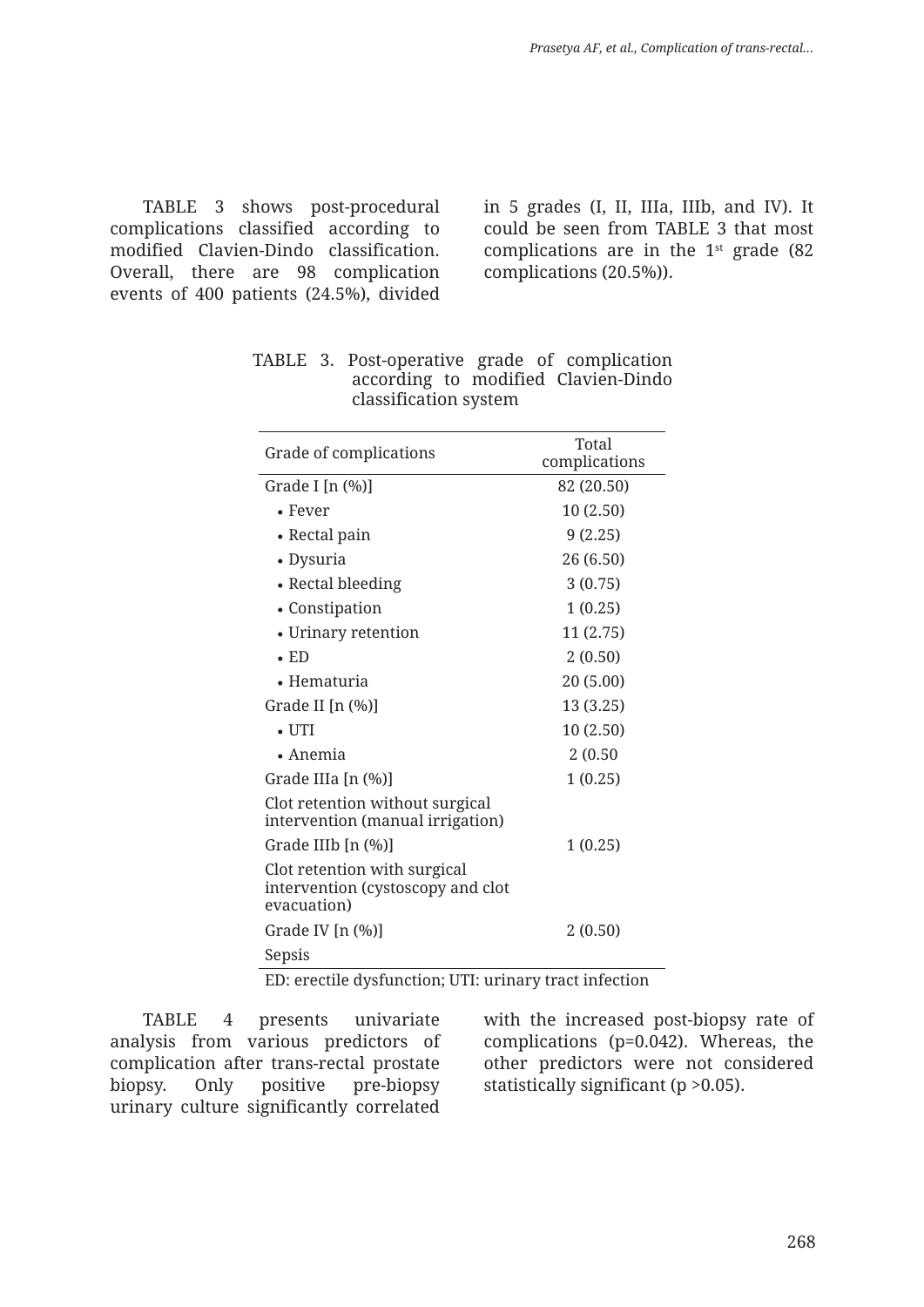| Variable                            |     | Complication |                |          |  |
|-------------------------------------|-----|--------------|----------------|----------|--|
|                                     | n   | <b>Yes</b>   | N <sub>0</sub> | p        |  |
| Diabetes mellitus                   | 49  | 9            | 40             | 0.795    |  |
| Hypertension                        | 193 | 37           | 158            | 0.433    |  |
| Other cardiovascular diseases       | 37  | 9            | 28             | 0.463    |  |
| Cancer other than prostate/urology  | 13  | 6            | 7              | 0.310    |  |
| Cerebrovascular accident            | 19  | 3            | 16             | 0.301    |  |
| Other neurological disorders        | 3   | 1            | 2              | 0.553    |  |
| Respiratory tract disorders         | 9   | 1            | 8              | 0.510    |  |
| Pulmonary infections                | 16  | 4            | 12             | 0.590    |  |
| Other infections                    | 11  | 4            | 7              | 0.160    |  |
| Melena                              | 1   | $\Omega$     | 1              | 0.619    |  |
| Core > 10                           | 88  | 16           | 72             | 0.676    |  |
| Pre-biopsy positive urinary culture | 197 | 47           | 150            | $0.042*$ |  |

|                        |  |  | TABLE 4. Univariate analysis of complication predictors of trans- |  |  |
|------------------------|--|--|-------------------------------------------------------------------|--|--|
| rectal prostate biopsy |  |  |                                                                   |  |  |

# **DISCUSSION**

Trans-rectal ultrasound biopsy is a useful modality for all urologists to diagnose prostate cancer. The complications of trans-rectal prostate biopsy are reported up to 50% cases and range from minor complications which only need reassurance for the patients like hematuria, hematospermia, rectal bleeding, acute urinary retention, until worse complications which requires medical or surgical interventions, such as anemia, syncope, febrile UTI, and septic shock. $4,13$  It is showed from this study that the overall complication rates according to Clavien-Dindo classification system reached 24.5%.

Post-biopsy complications include hematuria, infection, lower urinary tract symptoms (LUTS), and pain, and its hospitalization rates are required in a minority of patients.14 As reported in English literature, the complication rate ranges between 3-11% and severe sepsis rate is estimated <1%.15 In this study, only fever and UTI complication rates are 2.5% and 2.5% from overall cases, lower than that report. The rates have been graded according to the Clavien index. Fever can accompany other complications such as UTI and sepsis.

From the entire patients who underwent trans-rectal prostate biopsy, there were 2 (0.5%) who suffered erectile dysfunction. The number is far lower than reported by Yanaral *et al.*<sup>16</sup> who recorded ED event ranging from 28.8% for mild ED until 5% for severe ED. The exact etiology of post-biopsy ED is unknown, possibly because of inflammation within immediate postprocedural time, and little damage in neuro-vascular bundles due to the biopsy needle. There are some speculations that the ED's components may be related to the psychological impact on cancer or accepting prostate cancer diagnosis.17 Despite of that, ED complaint won't be durable, as studied by Wibisono *et al*. 18 who found out the improved erection hardness score (EHS) and international index of erectile function-5 (IIEF-5) scores in the first week after prostate biopsy.18

In 2013, a systematic review reported that bleeding symptoms such as hematuria and rectal bleeding ranged from 5-19% and 1.3-45%, respectively. In this study, hematuria was found in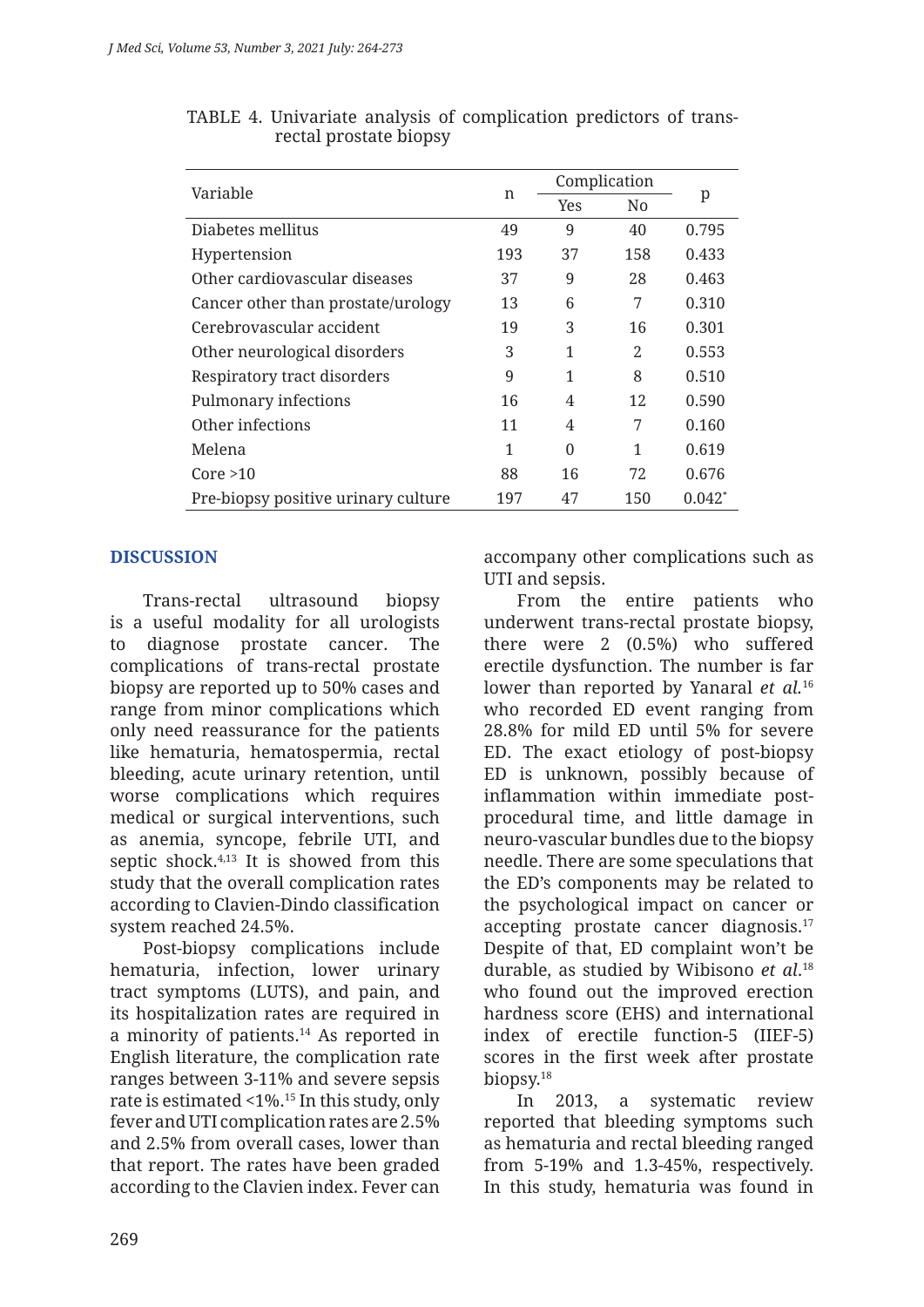5% patients, and rectal bleeding was 0.75%. Minor bleeding symptom could be neglected; thus it was not reported. Most bleeding events were only mild and transient.19

Post-biopsy urinary retention urine was found in 2.75% patients, higher than reported in literature (0.2-1.7%). There are many factors influencing the incidence of post-procedural urinary retention, such as large prostate size, transitional zone to total prostate volume ratio, and higher IPSS score. It seems that there is no correlation between the number of biopsy cores taken or the number of repeat serial biopsies performed and LUTS.17

Overall, the 3<sup>rd</sup>-grade complication (clot retention) occurred in one patient (0.25%), which resulted in clot evacuation procedure with regional anesthesia. Besides, there was one patient (0.25%) who suffered clot retention, but could be treated just by catheter irrigation. Efesoy *et al*. 20 reported that 0.25-0.7% hematuria event could cause either clot retention or anemia which required transfusion.20

The 4<sup>th</sup>-grade complication consists of dysfunction of single or multi-organs which requires intensive care. It was visible in 0.5% cases, in accordance with a report in an English literature which mentioned that severe sepsis event was less than 1%. The proposed mechanism related to infection is the possibility of bacteria entering the bladder and blood flow from rectum, where the most common organism responsible for the infection event is *Escherichia coli*. The factors which could predict the infection event were: underlying medical comorbidity, especially diabetes mellitus, urethral catheterization, and previous hospitalization.15

In this study, univariate analysis of certain factors seemingly resulting in complication of surgical procedure was also performed. It was found that the positive pre-procedural urinary culture might have a relation with the significantly increasing complication incidence. The study of Bruyère *et al*. 21 suggested that routine pre-biopsy urinary culture had no benefit after the administration of antibiotic prophylaxis and enema. Instead, they suggested to take pre-procedural urinary culture in patients who had previous UTI history.

We acknowledge several limitations, which could be attributed to the retrospective nature of our study. Many participants may forget the complications they have experienced, causing the complications themselves may not be written in medical records. The result of our study may not exactly mirror the study from a larger heterogeneous because it is conducted in a single institution (which makes our study population smaller). It is also partly caused by the short period of this retrospective study (5 years). Because of that, our study isn't powered adequately to query all potential predictive variables of interest.

The modified Clavien system categorizes complication in standardized manner. The system could also be utilized to assess internal quality and evaluate learning curve for certain procedures.<sup>22</sup> However, the Clavien system indeed has some shortcomings. There may be a variation of a complication grade between many institutions. A procedure routinely performed without anesthesia in one institution (grade IIIA) may be carried out under general anesthesia (grade IIIB) in other institutions. The subdivision of group III is only based on anesthetic type, not on its surgical procedure. Indication for intensive care also differs across hospitals. The rates of intensive care admission are determined by various factors, such as economical consideration of the patient, hospital's policy, physicians' preference, and insurance policy. Intensive care may also be indicated due to anesthetic complications, not merely surgical one. Besides, there is no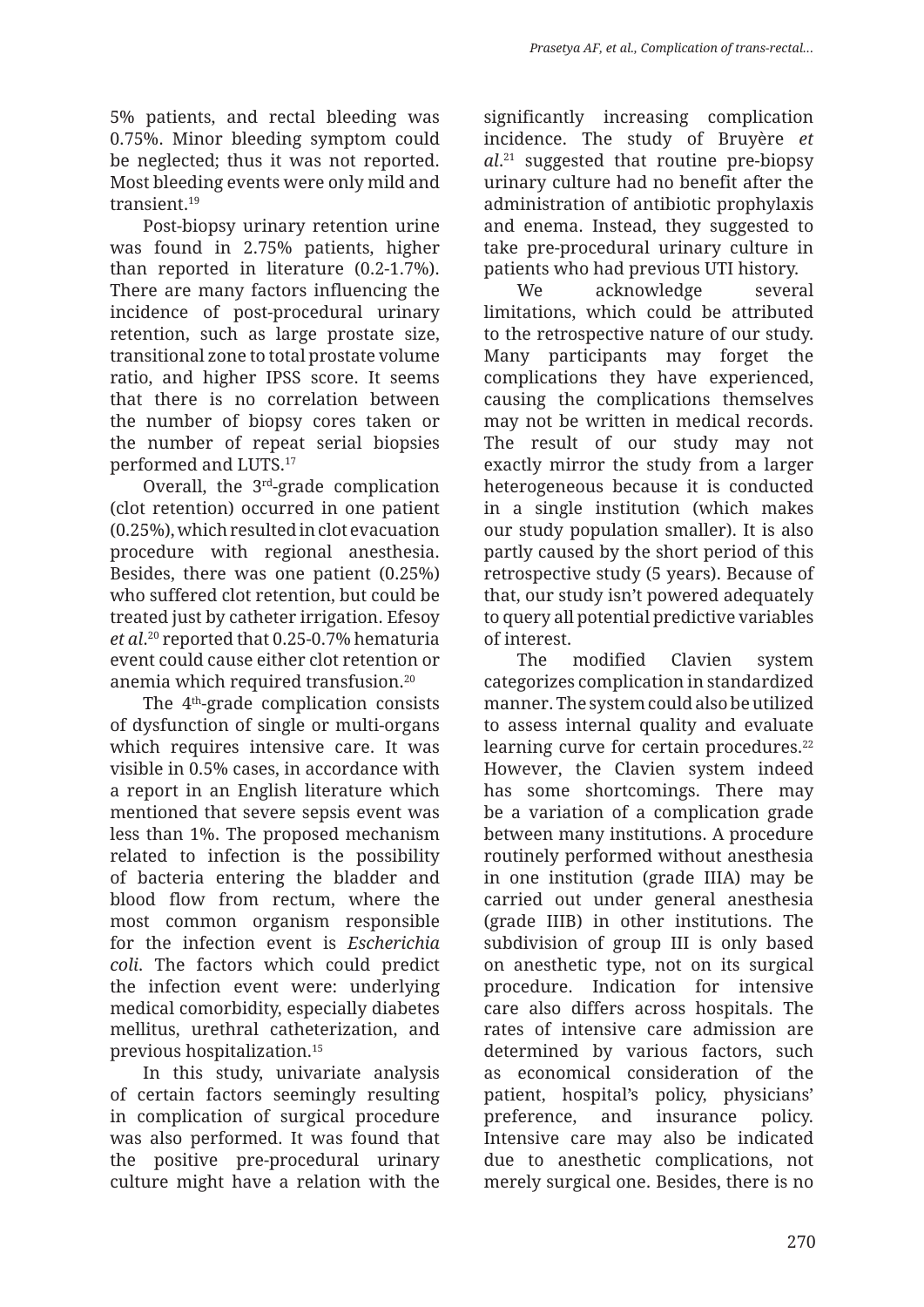consensus whether some events must be considered as a complication or routine sequel of a surgery.8 For example, acute urinary retention due to transrectal prostate biopsy is considered as a minor complication in a study, but major one in another study.23,24 Elkoushy *et al.*25 reported that inter-urologist understanding level in application of revised Clavien-Dindo classification could be said good.

# **CONCLUSION**

In conclusion, the incidence of overall complications of post-transrectal prostate biopsy in Dr. Soetomo General Hospital, Surabaya reaches 24.5%. From all of the risk factors, pre-biopsy positive urinary culture is related to the post-biopsy complication. Most complications are in the  $1<sup>st</sup>$  grade of Clavien index, suggesting that the procedure is relatively safe and has a low risk. The Clavien-Dindo system is simple and useful in classifying postsurgical/procedure complication despite many limitations. Further investigation is needed to minimize the recording bias with a prospective approach.

# **ACKNOWLEDGEMENTS**

The author would like to acknowledge the Faculty of Medicine, Universitas Airlangga and Dr. Soetomo General Hospital, Surabaya for the access of all the studies included in this retrospective study. The authors are grateful to Naritha Vermasari, MD and Munawaroh Fitriah, MD who had given permit on remaining data extraction in their respective departments (Clinical Microbiology and Clinical Pathology of Dr. Soetomo General Hospital); Made Adi Wiratama, Furqan Hidayatullah, and Veryne Ayu Permata for valuable technical assistances during the study.

# **REFERENCES**

- 1. Wein AJ, Kavoussi LR, Partin AW, Peters CA. Campbell-Walsh Urology, 11th eds. Philadelphia: Elsevier, 2020.
- 2. Bissada NK. Prostate biopsy. Rijeka: In Tech, 2011.
- 3. Mottet N, Cornford P, Van den Bergh RCN *et al*. EAU-EANM-ESTRO-ESUR-SIOG Guidelines on Prostate Cancer. Arnhem: EAU Guidelines Office, 2020.
- 4. Shahait M, Degheili J, El-Merhi F, Tamim H, Nasr R. Incidence of sepsis following transrectal ultrasound guided prostate biopsy at a tertiarycare medical center in Lebanon. Int Braz J Urol 2016; 42(1):60-8. https://doi.org/10.1590/S1677-5538. IBJU.2014.0607
- 5. Tyng CJ, Sampaio Maciel MJ, Lima Moreira B, Kawaoka Matushita JP, Vieira Bitencourt AG, Brites Poli MR, *et al.* Preparation and management of complications in prostate biopsies. Radiol Bras 2013; 46(6):367-71.
- 6. Raheem OA, Casey RG, Galvin DJ, Manecksha RP, Varadaraj H, McDermott T, *et al*. Discontinuation of anti-coagulant or anti-platelet therapy for trans-rectal ultrasoundguided prostate biopsies: a single center experience. Korean J Urol 2012; 53(4):234-9.

https://doi.org/10.4111/kju.2012.53.4.234

- 7. Singh AK, Shukla PK, Khan SW, Rathee VS, Dwivedi US, Trivedi S. Using the modified Clavien grading system to classify complications of percutaneous nephrolithotomy. Curr Urol 2018; 11(2):79-84. https://doi.org/10.1159/000447198
- 8. Mitropoulos D, Artibani W, Biyani CS, Jensen JB, Rouprêt M, Truss M. Validation of the Clavien-Dindo grading system in urology by the European Association of Urology Guidelines ad hoc panel. Eur Urol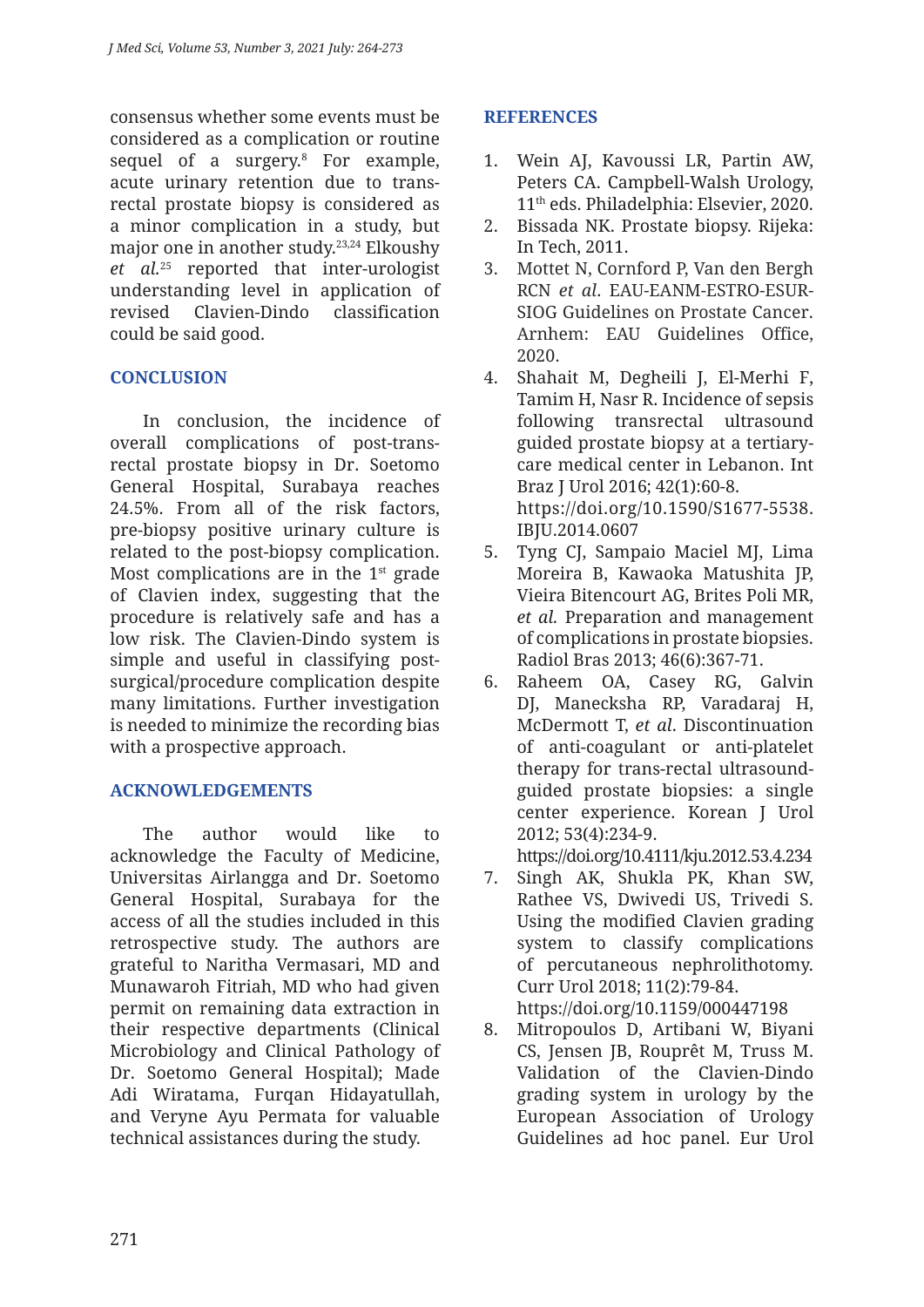Focus 2018; 4(4):608-13.

https://doi.org/10.1016/j.euf.2017.02.014

- 9. Moreira LF, Pessóa MCM, Mattana DS, Schmitz FF, Volkweis BS, Antoniazzi JL, *et al*. Cultural adaptation and the Clavien-Dindo surgical complications classification translated to Brazilian Portuguese. Rev Col Bras Cir 2016; 43(3):141-8. https://doi.org/10.1590/0100- 69912016003001
- 10. Miyamoto S, Nakao J, Higashino T, Yoshimoto S, Hayashi R, Sakuraba M. Clavien-Dindo classification for grading complications after total pharyngolaryngectomy and free jejunum transfer. PLoS One 2019; 14(9):e0222570.

https://doi.org/10.1371/journal. pone.0222570

11. Katayama H, Kurokawa Y, Nakamura K, Ito H, Kanemitsu Y, Masuda N, *et al*. Extended Clavien-Dindo classification of surgical complications: Japan Clinical Oncology Group post-operative complications criteria. Surg Today 2016; 46(6):668-85. https://doi.org/10.1007/s00595-015-

1236-x

- 12. Bolliger M, Kroehnert JA, Molineus F, Kandioler D, Schindl M, Riss P. Experiences with the standardized classification of surgical complications (Clavien-Dindo) in general surgery patients. Eur Surg 2018; 50(6):256-61. https://doi.org/10.1007/s10353-018- 0551-z
- 13. Pinkhasov GI, Lin YK, Palmerola R, Smith P, Mahon F, Kaag MG, *et al*. Complications following prostate needle biopsy requiring hospital admission or emergency department visits - experience from 1000 consecutive cases. BJU Int 2012; 110(3):369-74.

https://doi.org/10.1111/j.1464- 410X.2011.10926.x

14. Oh KT, Koo KC, Chung BH, Lee KS.

Comparison of prostate cancer detection rates of various prostate cancer detection rates of various prostate biopsy methods for patients with prostate-specific antigen levels of <10.0% ng/ml in real-world practice. Invest Clin Urol 2020; 61(1):28-34.

https://doi.org/10.4111/icu.2020.61.1.28

- 15. Chen PH, Chang CP, Wang BF, Lin J, Chiang HC, Yan MY. *et al*. Standardized protocol in preventing postoperative infectious complications after transrectal ultrasound-guided biopsy: a retrospective study of 246 patients. Urol Sci 2016; 27(3):140-3. https://doi.org/10.1016/j. urols.2015.06.292
- 16. Yanaral F, Özgör F, Savun M, Ayranci A, Caglar U, Cubuk A, *et al*. Impact of prostate needle biopsy on erectile function. Med Bull Haseki 2019; 57:47-50. https://doi.org/10.4274/haseki. galenos.2018.4100
- 17. Taneja SS, Shah O. Taneja's Complication of Urologic Surgery: Diagnosis, Prevention, and Management, 5<sup>th</sup> eds. Philadelphia: Elsevier, 2018.
- 18. Wibisono, Soebadi DM, Alif S, Pudjirahardjo WJ. Changes in erectile function before and after prostate biopsy. Indonesian J Urol 2013; 20(2):60-5.

https://doi.org/10.32421/juri.v20i2.9

- 19. Loeb S, Vellekoop A, Ahmed HU, Catto J, Embertron M, Nam R, *et al*. Systematic review of complications of prostate biopsy. Eur Urol 2013; 64(6):876-92. https://doi.org/10.1016/j.
- eururo.2013.05.049 20. Efesoy O, Bozlu M, Çayan S, Akbay E. Complications of transrectal
	- ultrasound-guided 12-core prostate biopsy: a single center experience with 2049 patients. Turkish J Urol 2013; 39(1):6-11.

https://doi.org/10.5152/tud.2013.002